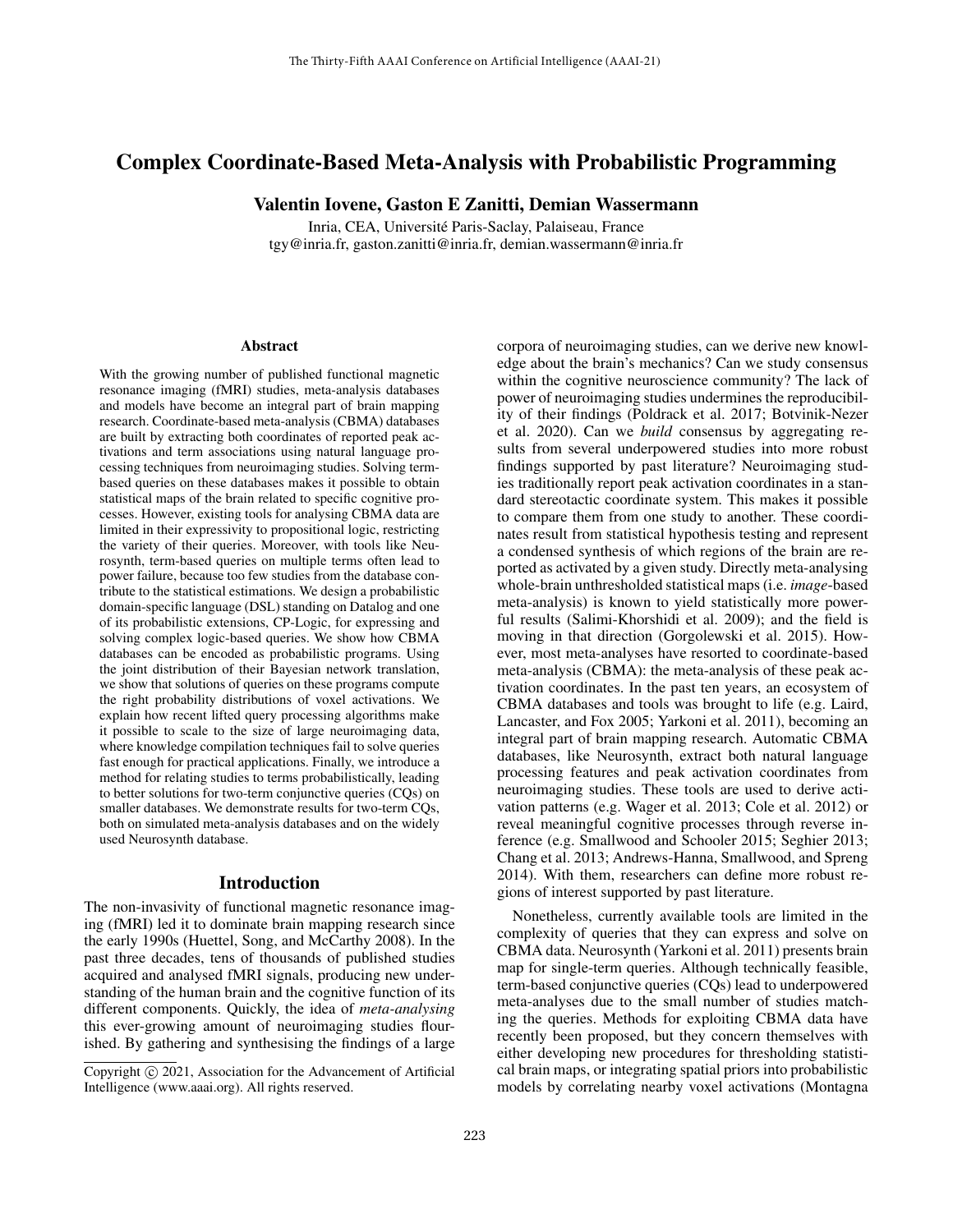et al. 2018). We look at neuroimaging meta-analysis from a different angle by improving upon existing CBMA literature through the development of a domain-specific language (DSL) that leverages past research on probabilistic logic programming languages and databases to *formulate and solve more expressive CBMA queries*. We believe that, with this approach, more could be wrung out of this type of data.

Recently, NeuroQuery (Dockès et al. 2020) produced meta-analyses using unstructured text-based queries. By encoding the relationship between terms in a vocabulary using a regularised linear model, NeuroQuery can produce brain maps for underrepresented terms (few studies exactly match the term). However, NeuroQuery's queries are distinct from and harder to interpret than database queries, which have clear semantics. Moreover, producing a brain map from studies related to some term  $t_1$  *and not related* to some other term  $t_2$  is not possible because NeuroQuery cannot express logic-based queries. Finally, NeuroQuery is not a probabilistic model that can be plugged into a richer hierarchical model combining meta-analyses with heterogeneous modalities, such as neuroanatomical and ontological knowledge.

Since the 1970s, the computer science community has been working on extending logic programming languages (Roussel 1975; Abiteboul, Hull, and Vianu 1995) with probabilistic semantics to represent knowledge uncertainty inherent to real-world data (reviewed by De Raedt and Kimmig 2015). A wide variety of efficient approaches to answering questions (queries) from these programs were developed, alongside seminal theoretical understandings. Domain-specific languages are not new to the cognitive neuroscience community. The White Matter Query Language (Wassermann et al. 2013) was developed to help experts formally describe white matter tracts in a near-to-English syntax. To the best of our knowledge, applying these techniques to the formulation and resolution of logic-based queries on probabilistic CBMA databases has yet to be attempted. This approach could make it possible to formulate elaborate hypotheses on the brain's function and structure and test them against past cognitive neuroscience literature.

Adopting a language-oriented programming approach, we use probabilistic logic programming languages to formulate and solve logic-based queries on CBMA databases. This work fits into a broader project to design a DSL, coined *NeuroLang*, for expressing and testing cognitive neuroscience hypotheses that combine meta-analysis, neuroanatomical and ontological knowledge. *The work presented here focuses on the probabilistic semantics of NeuroLang and its application to term-based CBMA queries.*

Contributions of this work are three-fold. First, we investigate the feasibility and technicalities of applying probabilistic logic programming to CBMA-based brain mapping. We propose a way to encode a CBMA database as a probabilistic logic program based on CP-Logic (Vennekens, Denecker, and Bruynooghe 2009), on which complex CBMA queries can be solved. We translate this program to an equivalent Bayesian network representation in order to show that correct answers to probabilistic queries can be derived from its factorised joint probability distribution. Second, we explain how leveraging lifted query processing techniques (Braz, Amir, and Roth 2005; Dalvi and Suciu 2012) allows us to scale to the large size of neuroimaging data at the voxel level. Third, we propose a relaxed modeling of TFIDF features to better encode the relationship between terms and studies and show that fewer samples are needed to solve twoterm CQs than traditional approaches, on simulated and real CBMA databases.

# Background

## Term-Based Queries on CBMA Databases

An example of term-based query formulated in plain English is: "for each region of the brain, what is the probability that studies associated with both terms *insula* and *speech* report its activation?". The result of term-based queries are used in forward inference to obtain a map of the brain's activated regions reported by studies matching the query.

A CBMA database of  $N$  studies with a fixed vocabulary of M terms can be represented as two matrices  $\boldsymbol{X} \in \mathbb{R}^{N,\tilde{M}}$ and  $Y \in \{0,1\}^{N,K}$ , where  $X_{ij}$  is a TFIDF feature measured for term j in study i and  $Y_{ik} = 1$  if voxel k is reported as activated in study i. In practice,  $Y$  is a sparse matrix because only a small proportion of voxels are reported within a single study.

Forward inference brain maps are constructed from a probabilistic model where binary random variables  $A_k$  and  $T_i$  respectively model the activation of each voxel  $v_k$  and the association of studies to each term  $t_i$ .  $\mathbf{P}[A_k|T_i]$  is the probability that voxel  $k$  activates in studies conditioned on the studies being associated with term  $j$  and  ${\bf P}[A_k|T_{\rm insula} \wedge T_{\rm speech}]$  is the probability that voxel k activates in studies conditioned on studies being associated with both terms 'insula' and 'speech'.<sup>1</sup>

Neurosynth (Yarkoni et al. 2011) associates terms to studies by applying a threshold  $\tau$  to TFIDF features X. Forward inference maps are obtained by estimating, for each voxel  $k$ ,

$$
\mathbf{P}[A_k|T_j] = \frac{\sum_{i=1}^{N} Y_{ik} \mathbf{1}[X_{ij} > \tau]}{\sum_{i=1}^{N} \mathbf{1}[X_{ij} > \tau]}
$$
(1)

Solving a query with a p-term conjunction,  $\varphi = T_1 \wedge \cdots \wedge T_n$ , is done by estimating, for each voxel  $k$ ,

$$
\mathbf{P}\left[A_k|\varphi\right] = \frac{\sum_{i=1}^{N} Y_{ik}\mathbf{1}[\min(X_{i1},...,X_{ip}) > \tau]}{\sum_{i=1}^{N} \mathbf{1}[\min(X_{i1},...,X_{ip}) > \tau]} \tag{2}
$$

As terms are added to this conjunction (and thus, complexity to the query), the term  $1[\min(X_{i1},...,X_{ip}) > \tau]$  goes to zero for an increasing number of studies. Rapidly, obtaining a meaningful brain map becomes infeasible due to statistically weak results. A different model that relaxes the hard thresholding of TFIDF features is proposed in the next sections. Note that, solving a *disjunction* of two terms is done by replacing min with max, thereby requiring that only one of the TFIDF features passes the threshold. The more terms are added, the larger the number of studies that are included in the estimation. In that case, statistical power is thus not an issue.

<sup>&</sup>lt;sup>1</sup>We use  $P[A_k|T_i, T_j]$  to denote  $P[A_k = 1|T_i = 1, T_j = 1]$ .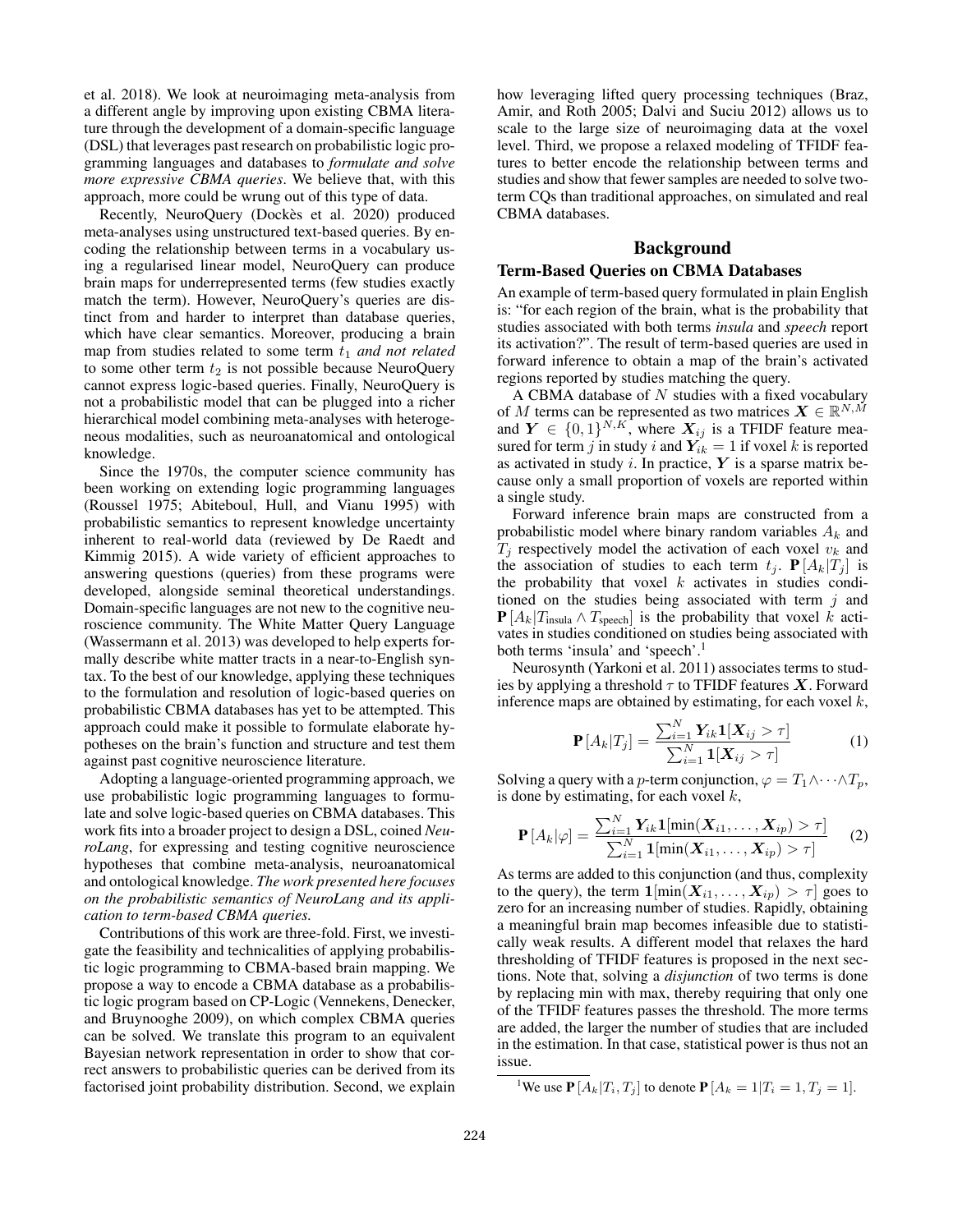#### Probabilistic Logic Programming

Before diving into how probabilistic logic programming can be used to encode CBMA data, we give a brief introduction to those languages through the example of CP-Logic. We also define the syntactic restrictions of the subset of this language that we use in our DSL.

CP-Logic We use CP-Logic (Vennekens, Denecker, and Bruynooghe 2009) as an intermediate representation in the compilation of our DSL. In CP-Logic, programs contain rules (also called *CP-Events*) of the form

$$
(h_1: p_1 \vee \cdots \vee h_n: p_n) \leftarrow \varphi \tag{3}
$$

 $\sum_i p_i \leq 1$ , and the implication rule's body (also called *an*where  $h_i$  are head predicates,  $p_i$  are probabilities such that *tecedent*)  $\varphi$  is a first-order logic formula. All variables occurring in the head (also called *consequent*) of the rule must also occur in  $\varphi$ . Such rules are interpreted as  $\varphi$  being true causes one of the atoms  $h_i$  to be true'. Which  $h_i$  becomes true is drawn from the probability distribution defined by probabilities  $p_i$ . CP-Logic programs define a probability distribution over the set of *possible worlds* (Sato 1995) associated with possible executions of the probabilistic program.

Syntactic Restrictions and Probabilistic Databases Only a *subset* of CP-Logic's expressive syntax is necessary to encode a CBMA database and formulate term-based queries on it. In NeuroLang, two kinds of rules are allowed. Deterministic rules  $(h: 1) \leftarrow \varphi$ , where  $\varphi$  is a conjunction of predicates and  $h$  is a single head predicate that is true with probability 1 whenever  $\varphi$  is true. Probabilistic rules whose body is  $\top$  (always true). If the head of the rule contains a single predicate, it is a probabilistic fact. If it contains more than one head predicate, it is a probabilistic choice. Moreover, recursive rules such as  $(A(x): 0.3) \leftarrow A(y) \wedge B(x)$ are not permitted in the program.

With these syntactic restrictions, probabilistic rules define relations in a probabilistic database. If a rule has more than one head predicate, its tuples are mutually exclusive and partition the space of possible worlds. Queries with mutually exclusive predicates are rewritten to be compatible with probabilistic tuple-independent databases. Deterministic rules of the program define *unions of conjunctive queries (UCQs)* on these relations. A UCQ  $Q(x)$  is defined by a disjunction  $\text{CQ}_1(\bm{x}), \ldots, \text{CQ}_n(\bm{x})$ , where  $\text{CQ}_i(\bm{x})$  are  $\text{CQs}$ which conjunct logic literals. One major theoretical result in the field of probabilistic databases is the *dichotomy theorem* (Dalvi and Suciu 2012). It classifies UCQs based on their complexity: those that can be solved in polynomial time and those that are #P-hard, in the size of the database. A set of rules analyses the syntax of a given UCQ  $Q(x)$  to derive an algebraic expression that solves  $P[Q(x)]$ : the probability of  $Q(x)$  being true over all possible groundings of the database (i.e. possible worlds). This resolution strategy is called *lifted query processing*. Guarantees on the efficiency of query resolution is of particular interest in the context of neuroimaging's high-dimensional space.

# Probabilistic CBMA Databases

We now describe how CBMA data and queries can be encoded as a CP-Logic program. We then show how this program can be translated to a Bayesian network. We use its factorised joint probability distribution to analytically derive the same solutions for term-based queries as Neurosynth. Finally, we describe our approach to solving queries on this program using lifted query processing strategies.

## Encoding a CBMA Database as a Probabilistic Logic Program

The program of fig. 1 encodes a CBMA database. The equiprobable choice on the SelectedStudy relation partitions the space of possible worlds such that each one corresponds to a particular study. VoxelReported and TermInStudy relations encode matrices  $Y$  and  $X$ . We write the program such that solving the query **P**  $[Activity (a) | \varphi]$ , where  $\varphi$ conjuncts and/or disjuncts TermAssociation $(t<sub>i</sub>)$  atoms, produces the probabilistic model of term-based CBMA queries described in the Background section. For instance, when defining

 $\varphi$  = TermAssociation(insula)  $\wedge$  TermAssociation(speech)

**P** [Activation $(v)|\varphi|$  is equivalent to the query  $P[A_k|T_{\text{speech}} \wedge T_{\text{insula}}]$  described previously. We show that in the next section.

#### Equivalence With Term-Based Query Solutions

To justify the design of the program in fig. 1, we translate it to an equivalent Bayesian network representation using the algorithm proposed by Meert, Struyf, and Blockeel (2008). The resulting Bayesian network is depicted in fig. 2 using plate-notation. To simplify the notation, we use  $A_k$ ,  $T_n$  and  $T_m$  to denote random variables Activation $(v_k)$ , TermAssociation( $t_n$ ), and TermAssociation( $t_m$ ). From the joint probability distribution defined by the Bayesian network, it can be derived that

$$
\mathbf{P}[A_k, T_n, T_m] \tag{4}
$$

$$
= \sum_{i=1}^{N} \mathbf{P}[c^{\text{SS}} = i] \mathbf{P}[c_{ki}^{\text{VR}} = 1] \mathbf{P}[c_{ni}^{\text{TLS}} = 1] \mathbf{P}[c_{mi}^{\text{TLS}} = 1] \quad (5)
$$

$$
= \frac{1}{N} \sum_{i=1}^{N} Y_{ik} \mathbf{1}[X_{in} > \tau] \mathbf{1}[X_{im} > \tau]
$$
 (6)

and, similarly, that

$$
\mathbf{P}[T_n, T_m] = \sum_{i=1}^{N} \mathbf{P}[c^{\text{SS}} = i] \mathbf{P}[c^{\text{TS}}_{ni} = 1] \mathbf{P}[c^{\text{TS}}_{mi} = 1] \tag{7}
$$

$$
= \frac{1}{N} \sum_{i=1}^{N} \mathbf{1}[X_{in} > \tau] \mathbf{1}[X_{im} > \tau]
$$
 (8)

From these two joint probability distributions, the solution of the conditional query can be derived using that  $\mathbf{P}[A_k|T_n, T_m] = \frac{\mathbf{P}[A_k, T_n, T_m]}{\mathbf{P}[T_n, T_m]}$ , which gives the formula of eq. (2), for  $p = 2$ .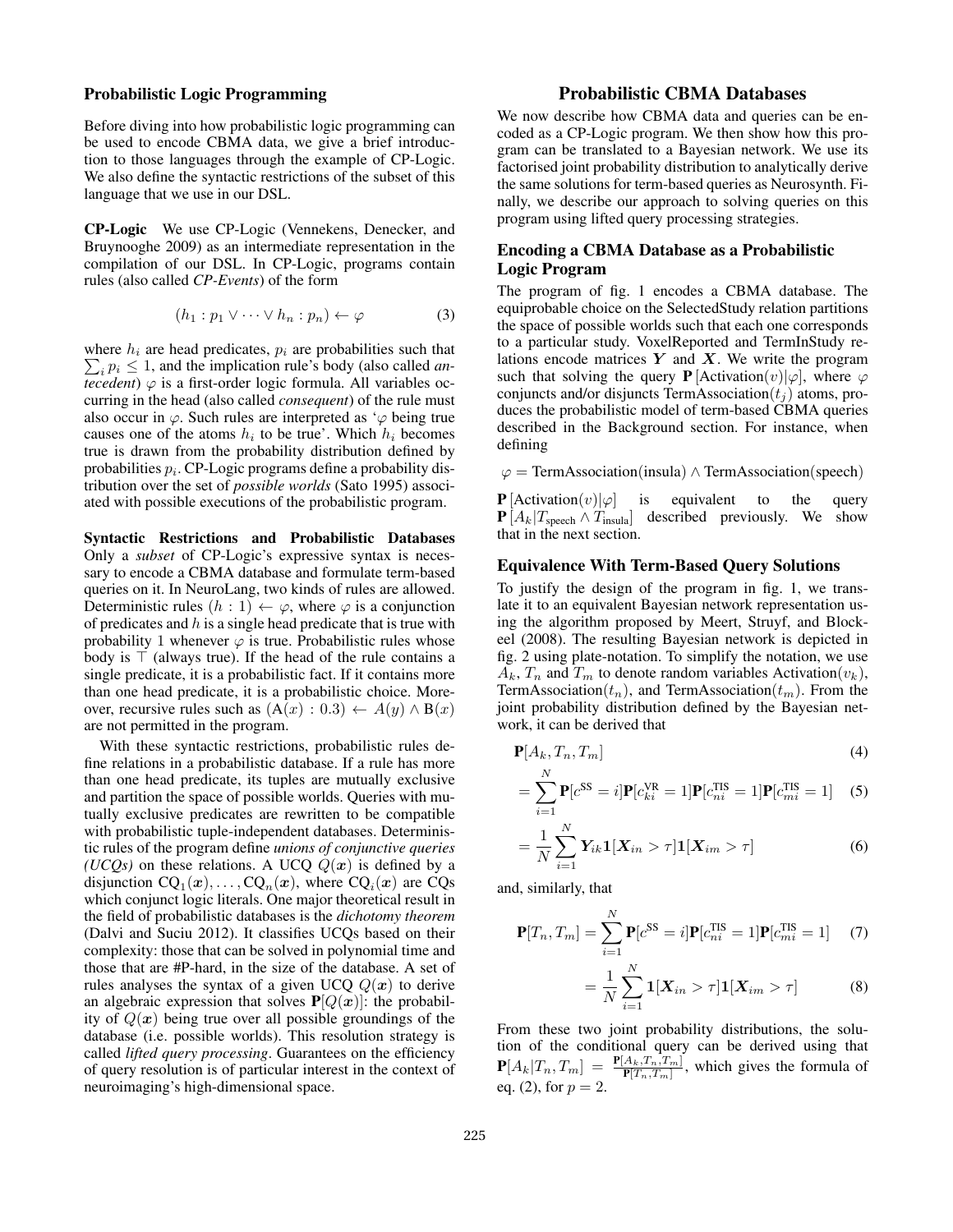(TermInStudy(
$$
t_j, s_i
$$
) : 1) ← T.  $\forall i \in N, \forall j \in M, X_{ij} > \tau$   
\n(VoxelReported( $v_k, s_i$ ) : 1) ← T.  $\forall i \in N, \forall k \in K, Y_{ik} = 1$   
\n
$$
\left(\bigvee_{i=1}^{N} \text{SelectedStudy}(s_i) : \frac{1}{N}\right) \leftarrow \top.
$$
\n(TermAssociation( $t$ ) : 1) ←  $\exists s$  (TermInStudy( $t, s$ ) ∧ SelectedStudy( $s$ )).  
\n(Activation( $v$ ) : 1) ←  $\exists s$  (VoxelReported( $v, s$ ), SelectedStudy( $s$ )).

Figure 1: CP-Logic program encoding a probabilistic CBMA database. TermInStudy( $t, s$ ) models the presence of term t in study s. VoxelReported $(v, s)$  encodes whether voxel v was reported in study s. The large SelectedStudy equiprobable choice over studies makes each possible world correspond to a specific study. Activation(v) and TermAssociation(t) respectively model the activation of voxel v and the association with term t. The SUCC query  $P$  [Activation(v)] gives the marginal probability of activation of voxels over all studies. The query  $P$  [Activation(t)] TermAssociation(insula)] results in a forward inference map for the term *insula*.

The same can be shown for disjunctive queries  ${\bf P}[A_k|T_n \vee T_m]$  by summing the results of 3 two-term CQs as follows

$$
\mathbf{P}[A_k|T_n \vee T_m] = \mathbf{P}[A_k|T_n, T_m] +
$$

$$
\mathbf{P}[A_k|\neg T_n, T_m] + \mathbf{P}[A_k|T_n, \neg T_m]
$$
(9)

This confirms that the probabilistic program of fig. 1 is sound, as solving queries on the program leads to the statistical estimation described in the previous section.

#### Solving Queries on Probabilistic CBMA Databases

We now explore query resolution techniques that scale to the size of large probabilistic CBMA databases. The estimation of a forward inference brain map for a two-term conjunction corresponds to the query

**P** [Activation(v)|TermAssociation(t<sub>i</sub>), TermAssociation(t<sub>i</sub>)]

We solve this task by defining two CQs

$$
Q_1(v) \leftarrow \begin{matrix} \text{Activation}(v), \text{TermAssociation}(t_i),\\ \text{TermAssociation}(t_j) \end{matrix}
$$
  

$$
Q_2 \leftarrow \text{TermAssociation}(t_i), \text{TermAssociation}(t_j)
$$

such that  $\frac{\mathbf{P}[Q_1(v)]}{\mathbf{P}[Q_2]}$  solves the initial query. The numerator corresponds to the joint probability of voxel activation and association to both terms. The denominator corresponds to the joint probability of association to both two terms.

Knowledge-Compilation Approaches Do Not Scale to the Size of Neuroimaging Data We implemented the program of fig. 1 in ProbLog2 (Dries et al. 2015). We observed that, when solving two-term CQs, grounding and compiling the program to sentential decision diagrams (SDDs) was impractical. Solving a two-term CQ takes more than 30 minutes on a recent laptop. This is due to the large number of voxels, terms and studies modeled in the program, leading to a large number of ground literals. To give perspective on the scale of CBMA and neuroimaging data, a brain is typically partitioned into a grid of about  $230,000$  2mm<sup>3</sup> voxels. On average, studies in the Neurosynth database report 3165

voxel activatons. There are 14,371 studies and 3228 terms in the Neurosynth database. We also tried compiling our program manually to SDDs (Darwiche 2011). Despite our efforts, which did note include exploring recent tree-building strategies (Amarilli, Bourhis, and Senellart 2016), the resolution of queries was still too slow to be practical for realworld applications. Currently available CBMA tools are capable of solving single-term queries in seconds. Resolution of more complex queries should have a similar time complexity.

Lifted Processing of UCQs on Probabilistic CBMA Databases We leverage theoretical results which have identified classes of queries that lifted inference can solve in polynomial time. The dichotomy theorem (proven in Dalvi and Suciu 2012) provides a procedure for checking that UCQs are *liftable*. This theorem is convenient because it guarantees that any query such that the lifted processing rules apply is guaranteed to be solvable in PTIME. If the query is not liftable, we resort to knowledge compilation (KC)-based resolution techniques. Because the language does not have probabilistic clauses and prevents recursivity, we can use its deterministic rules to construct UCQs associated with a given probabilistic query  $P[\psi(x)]$ , where  $\psi(x)$  is a conjunction of intensional, extensional or probabilistic literals. This lifted approach makes it possible to solve CQ in a few seconds. *Extensional query plans* (see 4.1 of Van den Broeck and Suciu 2017) are obtained and evaluated to solve queries using a custom Python relational algebra engine.

#### Relating Terms and Studies Probabilistically

The hard thresholding  $1/x > \tau$  of TFIDF features x presented in the Background section, and used by Neurosynth, misses studies that could be relevant to the resolution of queries. Because we are interested in solving more complex queries, in this section we explore a relaxation by introducing the soft-thresholding function

$$
\omega(x; \alpha, \tau) \coloneqq \sigma\left(\alpha(x - \tau)\right) \quad \in [0, 1] \tag{10}
$$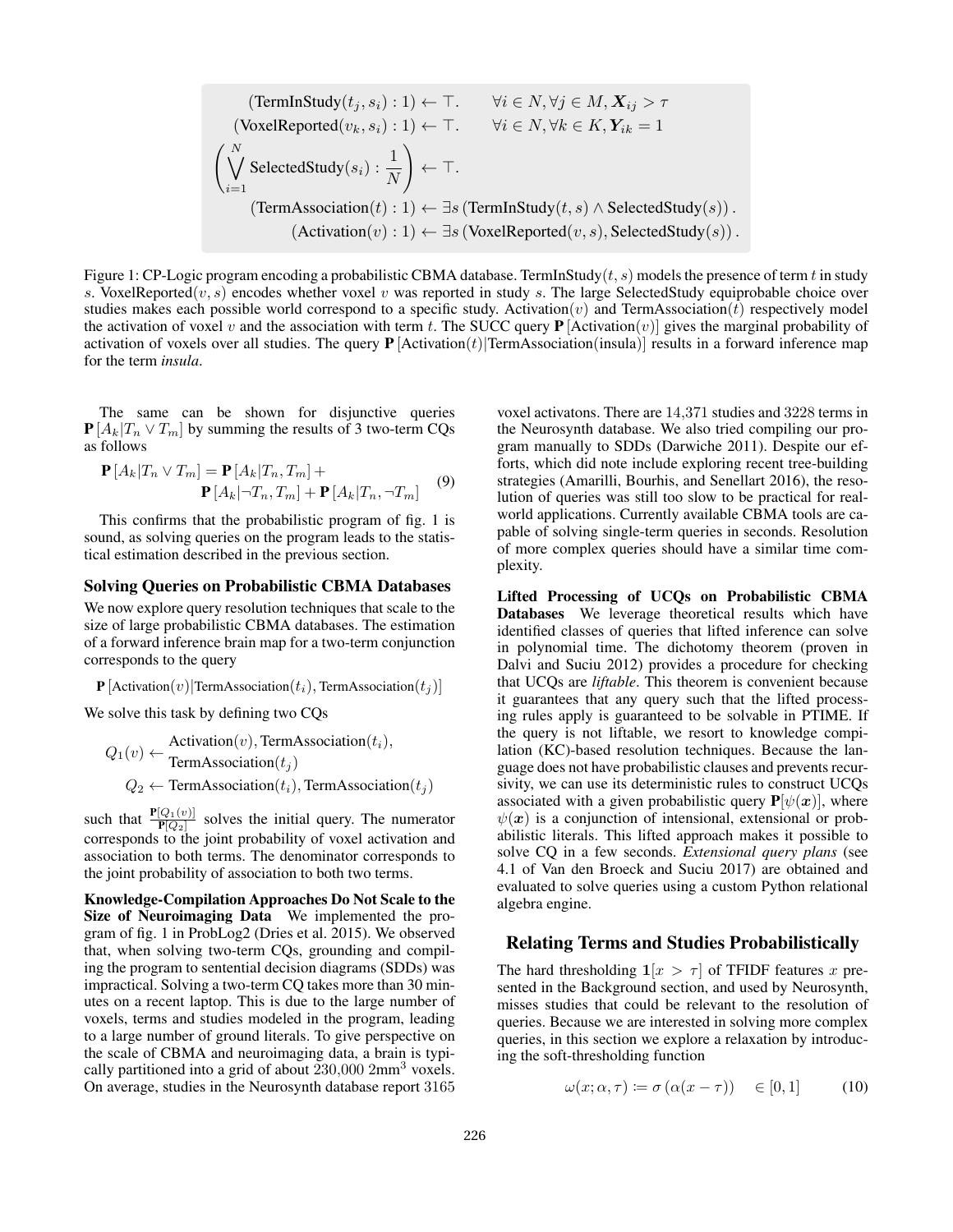| Q                                                        | Q                                                                  |                                                              |                                                 |               |
|----------------------------------------------------------|--------------------------------------------------------------------|--------------------------------------------------------------|-------------------------------------------------|---------------|
| $c_{ji}^{TIS}$                                           | TermInStudy(t <sub>j</sub> , s <sub>i</sub> )                      | $i \in N$                                                    | VoxelReported(v <sub>k</sub> , s <sub>i</sub> ) | $c_{ki}^{VR}$ |
| $j \in M$                                                | TermAsociation(t <sub>j</sub> )                                    | $i \in N$                                                    | VoxelReported(v <sub>k</sub> , s <sub>i</sub> ) | $c_{ki}^{VR}$ |
| $X_1 \cup \cdots \cup X_N$                               | $X_N$                                                              | $X_1 \cup \cdots \cup X_N$                                   |                                                 |               |
| $P[Y = T   X_1, \ldots, X_n] = \prod_{i=1}^N 1[X_i = T]$ | $P[Y = T   X_1, \ldots, X_n] = 1 - \prod_{i=1}^n (1 - 1[X_i = T])$ |                                                              |                                                 |               |
| Random variables                                         | Domain                                                             | Conditional probability distribution                         |                                                 |               |
| $c_{i}^{SS}$                                             | $\{0, \ldots, N\}$                                                 | $\forall i \in \{1, \ldots N\}, P[c^{SS} = i] = \frac{1}{N}$ |                                                 |               |
| SelectedStudy(s <sub>i</sub> )                           | $\{T, \perp\}$                                                     | $P$ [SelectedStudy(s <sub>i</sub> ) = $T   c^{SS} = i$ ]     |                                                 |               |
| $c_{ji}^{TS}$                                            | $\{0, 1\}$                                                         | $P [c_{ji}^{TS} = 1] = \omega(X_{ji}; \alpha, \tau)$         |                                                 |               |
| TermInStudy(s <sub>i</sub> )                             | $\{T, \perp\}$                                                     | $P$ [TermInStudy(s <sub>i</sub> ) = $T   c^{TS} = 1$ ]       |                                                 |               |
| $c_{ki}^{VR}$                                            | $\{0, 1\}$                                                         | $P [c_{ki}^{VR} = 1] = Y_{ki}$                               |                                                 |               |

Figure 2: Plate-notation representation of the Bayesian network translated from the program proposed to encode a CBMA database. Each ground atom in the program (e.g. TermInStudy( $t_2$ ,  $s_{21}$ )) becomes a binary random variable with a deterministic conditional probability distribution (CPD). Specific AND nodes encode the conjunctions in the antecedent of the rules of the program. Choice random variables  $c^{SS}$ ,  $c^{TIS}_{ji}$ ,  $c^{VR}_{ki}$  represent probabilistic choices in the program.

[VoxelReported( $s_i$ ) =  $\top | c^{\text{VR}}$ ] =  $\mathbf{1} [c^{\text{VR}} = 1]$ 

where  $\sigma$  is the logistic function and  $\tau$  a threshold. As  $\alpha$  increases,  $\omega(x; \alpha, \tau)$  converges towards the hard-thresholding function  $1/x > \tau$ . With an appropriate  $\alpha$ , a larger proportion of studies is included in the calculation of  $P[A_k|\varphi]$ , giving better estimates on small databases. For example, results of two-term CQ  $P[A_k|T_1 \wedge T_2]$  and UCQ  $P[A_k|T_1 \vee T_2]$ queries are estimated with

VoxelReported $(s_i)$   $\{\top, \bot\}$ 

$$
\mathbf{P}[A_k|T_1 \wedge T_2] = \frac{\sum_{i=1}^N \mathbf{Y}_{ik}\omega\left(\mathbf{X}_{i1}; \alpha, \tau\right)\omega\left(\mathbf{X}_{i2}; \alpha, \tau\right)}{\sum_{i=1}^N \omega\left(\mathbf{X}_{i1}; \alpha, \tau\right)\omega\left(\mathbf{X}_{i2}; \alpha, \tau\right)}
$$
\n(11)

$$
\mathbf{P}\left[A_k|T_1 \vee T_2\right] = \frac{\sum_{i=1}^{N} \mathbf{Y}_{ik} \left(1 - \prod_{j=1}^{2} \left(1 - \omega\left(\mathbf{X}_{ij}; \alpha, \tau\right)\right)\right)}{\sum_{i=1}^{N} \left(1 - \prod_{j=1}^{2} \left(1 - \omega\left(\mathbf{X}_{ij}; \alpha, \tau\right)\right)\right)}
$$
(12)

More generally,  $P[A_k|\varphi]$  can be estimated for first-order logic formulas  $\varphi$  that blend conjunctions and disjunctions of Boolean random variables  $T_j$ ,  $j \in 1, \ldots, M$ . For example,

if 
$$
\varphi = (T_1 \vee T_2) \wedge (T_3 \vee T_4)
$$
, we have  
\n
$$
\sum_{i=1}^{N} Y_{ik} f(X_{i1}, X_{i2}) f(X_{i3}, X_{i4})
$$
\n
$$
P[A_k | \varphi] = \frac{\sum_{i=1}^{N} Y_{ik} f(X_{i1}, X_{i2}) f(X_{i3}, X_{i4})}{\sum_{i=1}^{N} f(X_{i1}, X_{i2}) f(X_{i3}, X_{i4})}
$$
\n(13)

where  $f(x_1, x_2) = 1 - (1 - \omega(x_1; \alpha, \tau))(1 - \omega(x_2; \alpha, \tau)).$ This modeling is implemented simply by integrating  $\omega(\mathbf{X}_{ij}; \alpha, \tau)$  as the probabilities of probabilistic facts TermInStudy( $t_j, s_i$ ) in the program of fig. 1.

### Experiments and Results

We compare our method with Neurosynth's on simulated CBMA databases sampled from a generative model and on the Neurosynth database. Using both models, we solve 55 different two-term CQs  $P[A_k|T_i \wedge T_j]$ .

Gain of Statistical Power when Solving Two-Term CQs on Smaller Simulated CBMA Databases We evaluate our method on simulated small CBMA databases obtained by sampling from the generative model of fig. 3. This generative model provides the ground truth of which voxels activate in studies matching a given query of interest. This binary classification setting makes it possible to compare mod-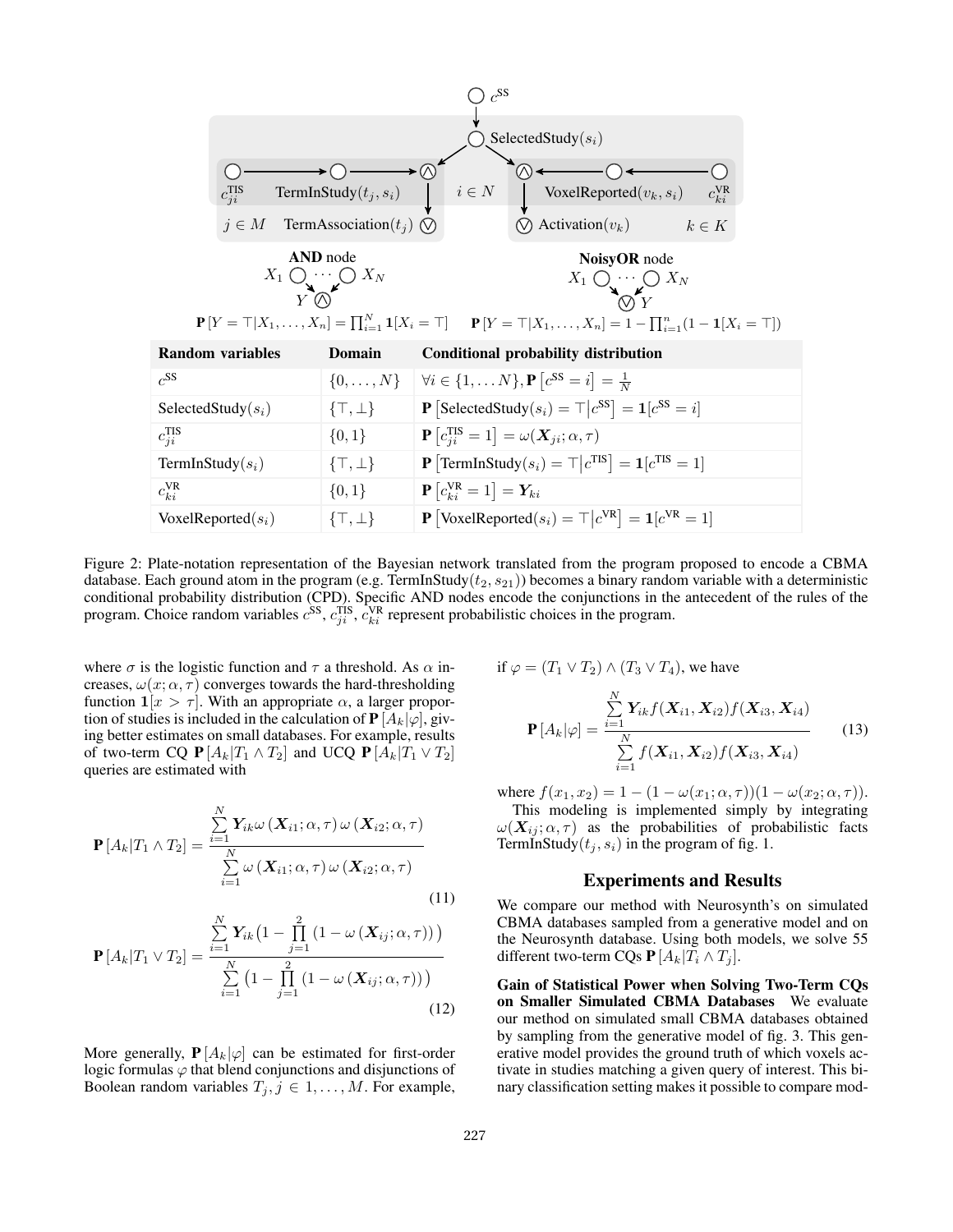$$
Z_{\text{IDF}} \bigcirc Z_{\text{TF}}^{(i)} \sim \sigma \left( \mathcal{N}(\mu, \Sigma) \right)
$$
\n
$$
Z_{\text{IDF}} \bigcirc \blacktriangleright Q_{\text{TFIDF}}^{(i)} = Z_{\text{TF}}^{(i)} \times Z_{\text{IDF}}
$$
\n
$$
\bigcirc \blacktriangleright Q_{k} \qquad \downarrow \qquad Q_{k} \cdot Z_{\text{TFIDF}}
$$
\n
$$
\bigcirc A_{k}^{(i)} \sim \mathcal{B}(p_{k}) \quad k \in V
$$
\n
$$
\bigcirc \sigma_{\text{logistic}} \qquad \qquad \downarrow \qquad \qquad \downarrow \qquad \qquad \downarrow
$$
\n
$$
\bigcirc \qquad \qquad \downarrow \qquad \qquad \downarrow
$$
\n
$$
\text{logistic} \qquad \qquad \text{bernulli} \qquad \qquad \text{gaussian}
$$

Figure 3: Model for generating CBMA databases of size N.  $Z_{\text{TF}}^{(i)}$  models term frequencies in study i and follows a logistic-normal distribution.  $Z_{IDF}$  computes inverse document frequencies from  $\{Z_{\text{TF}}^{(i)}\}_{i\in N}$ .  $p_k$  is the probability of activation of voxel  $v_k$ . Vectors  $\beta_k$  are obtained from a rejection sampling scheme that controls the proportion of voxels that activate when the query is verified.  $Z_{\text{IDF}}$ ,  $\mu$  and  $\Sigma$  are estimated from 4168 scrapped PubMed abstracts.

els by measuring their ability to identify true voxel activations for multiple sample sizes. We experimented with multiple numbers of voxels ( $K \in [100, 1000]$ ). Preliminary results showed that varying the number of voxels in this range does not alter the results. We report results for  $K = 1000$ voxels, of which 5% are activated in studies matching the query. Predicted voxel activations are obtained by thresholding p-values computed from each model's estimation of  $P[A_k|\varphi]$  using a G-test of independence. We use a p-value threshold of 0.01 and a Bonferroni correction for multiple comparisons. Simulation results for two-term CQs are presented in fig. 4, where we compare our model's and Neurosynth's  $F_1$  scores across 55 two-term CQs. These queries correspond to all two-term combinations out of 11 terms (depicted on the y-axis of the bottom plot of fig. 4) associated with a sufficiently large number of studies within the Neurosynth database to produce meaningful forward inference map. The  $F_1$  score measures the performance of a binary classifier by combining its precision and recall into a single metric. We see the advantage of our approach over Neurosynth's for smaller generated samples where activations related to the query can be identified more reliably (higher  $F_1$  scores). Multiple values of  $\alpha$  in the range [100, 1000] were tried during our experiments. However when  $\alpha$  is too small or too large, the model tends to include either too many (and irrelevant) or too few studies in the estimation. When  $\alpha$  tends to 0,  $\omega$  becomes equivalent to Neurosynth's hard thresholding. We found that a sweet spot for  $\alpha$  was around 300 and report results for that value. Drawing the sigmoid curve for  $\alpha = 300$  confirms that this transformation of TFIDF features is adequate because it maintains Neurosynth's hard thresholding's property of giving a 0 or 1 probability to the lowest and highest TFIDF features (respectively).

The proposed approach did not show an advantage over Neurosynth for solving two-term disjunctive queries. This

is expected, as such queries do not reduce the number of studies incorporated in the estimation of  $P[A_k|T_i \vee T_i]$ , as explained in the Background section.

Gain of Activation Consistency on a Real CBMA Database We evaluate our method on the Neurosynth CBMA database. Because we don't have a ground truth of which voxels activate for a given query, we resort to comparing models based on the *consistency* of their predicted activations over many random sub-samples of the Neurosynth database.

From predicted activation maps of K voxels obtained from M sub-samples of a CBMA database, the *consistency* for a two-term conjunctive formula  $\varphi$  is computed as

$$
C_{\varphi} := \frac{1}{K} \sum_{k=1}^{K} \left( 1 - 2 \times \left| \frac{1}{M} \sum_{m=1}^{M} \hat{y}_{mk}^{\varphi} - \frac{1}{2} \right| \right) \tag{14}
$$

where  $\hat{y}_{mk}^{\varphi} = 1$  if voxel k is predicted to be activated in sub-sample m when formula  $\varphi$  is true. The closer to one, the closer the average activation is to 0 or 1, which indicates a higher consistency across sub-samples. The closer to zero, the closer the average activation is to 0.5 which indicates that the predicted activations are highly variable across samples.

Results are reported in fig. 5, where the distribution of consistencies, across the same 55 CQs as in the previous experiment, are shown for multiple sample sizes. For the largest sample sizes, consistency scores are closer to 1 with our method than with Neurosynth's. For a sample size of 2395 (chosen on a logarithmic scale), the average consistency of our method was 0.48 while Neurosynth's was 0.4 (+20%) across samples and queries. For a sample size of 3856, we notice a 10% improvement.

We did not experiment with larger sample sizes due to the computational cost of running the experiment on many Neurosynth subsamples for all CQs. Also, we were mainly interested in whether our approach would be more consistent for smaller sample sizes. We observed that the consistency between Neurosynth and our approach was similar when both models were estimated on the entire database. This means that the proposed approach is more consistent on smaller sample sizes but equivalently consistent on larger sample sizes. The NeuroLang program implementing this model is available at https://github.com/NeuroLang/NeuroLang/tree/ master/examples/plot\_neurosynth\_relaxed\_tfidf.py.

#### **Discussion**

This work fits into a broader approach to design a domainspecific language for expressing logic-based cognitive neuroscience hypotheses that combine neuroimaging data, neuroanatomical probabilistic maps, ontologies and metaanalysis databases to produce fine-grained brain maps supported by past literature and heterogeneous data.

The number of voxels  $(K = 1000)$  used in the simulation experiments is orders of magnitude lower than on the typical whole-brain neuroimaging setting, where  $K \simeq \mathcal{O}(10^5)$ . We chose to lower the dimension in the simulation setting for computational practicality purposes. However, we believe that maintaining the same proportion of reported activations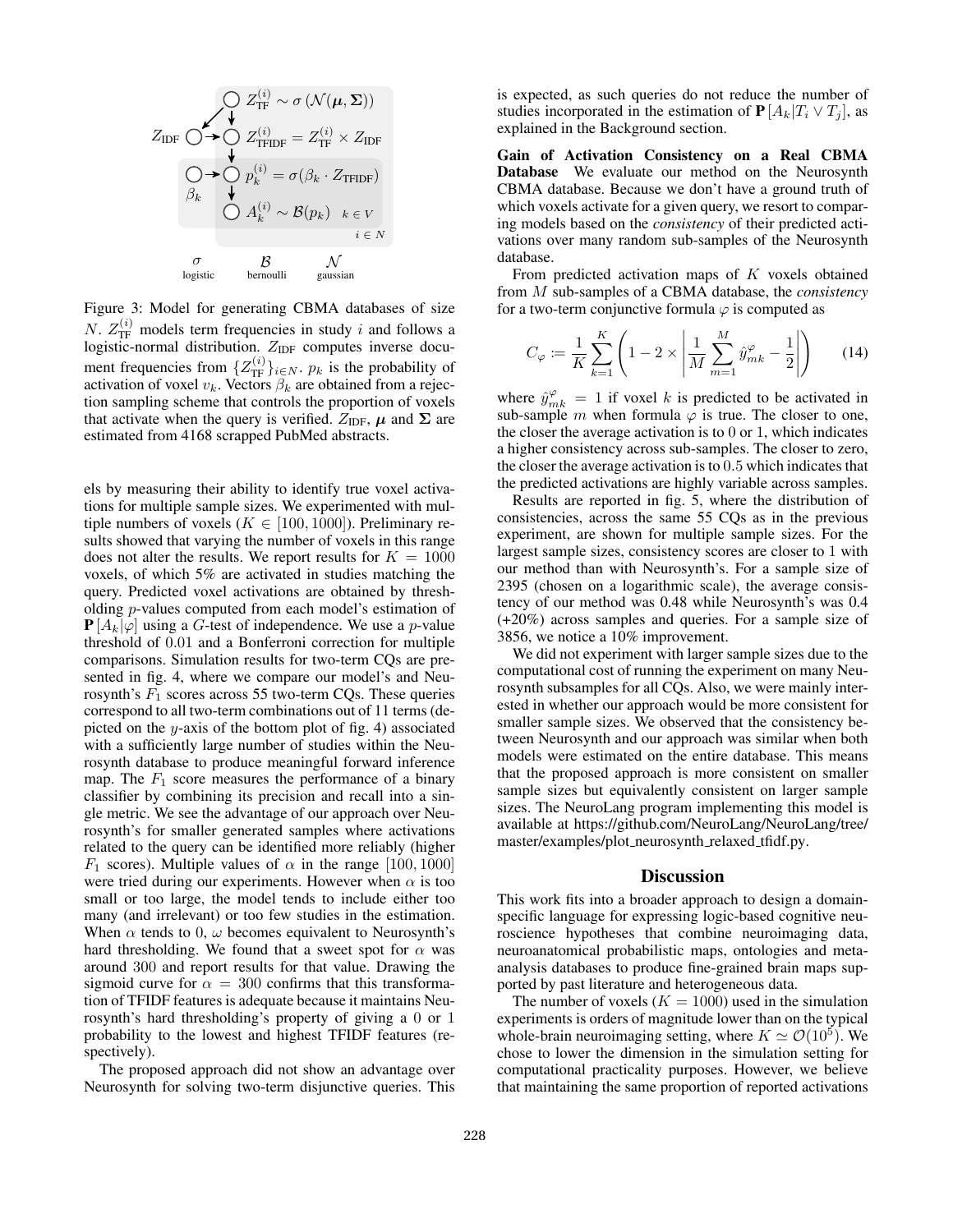

Figure 4: Comparison of Neurosynth's and our method's  $F_1$  scores across 55 two-term CQs on simulated CBMA databases of varying sample sizes. For each sample size, 100 random sub-samples were used. Above,  $F_1$  score distributions on all queries are compared across sample sizes. Below,  $F_1$  score matrices (white is 0, black is 1) are compared across sample sizes. The upper triangular contains scores of our method and the lower triangular contains scores of Neurosynth. The threshold  $\tau = 0.1$  is used in both models. The value  $\alpha = 300$  was empirically chosen. Varying  $\alpha$  near this value does not change the results noticeably. Sample sizes were taken on a logarithmic scale.



Figure 5: Comparison of both models' distributions of voxel activation consistency across 1000 sub-samples of the Neurosynth's database, for 55 two-term CQs and for multiple sample sizes. As the sample size increases, our method finds more consistent activations than Neurosynth.

as in the Neurosynth database was enough to confirm our approach on simulations before applying it to real data.

The flexible syntax of logic-based languages allows to express various kinds of queries. **P** [TermAssociation(t)| $\varphi_{\text{insula}} \vee \varphi_{\text{fMRI}}$  queries for terms that are most probably associated with a given pattern of activation, where  $\varphi_{\text{insula}}$  is a conjunction of logic predicates Activation $(v_k)$  whose probabilities come from a neuroanatomical probabilistic map of the insula, and where  $\varphi_{fMRI}$  is also a conjunction of predicates Activation $(v_k)$ whose voxels  $v_k$  are based on neuroimaging data coming from a custom fMRI study.

The current version of NeuroLang is limited in what it can model, mainly due to the syntactic limitations on programs and queries that we had to make in order to use lifted processing strategies that scale to the size of CBMA data. In cognitive neuroscience, there is interest in using spatial priors to give the incentive to nearby voxels to co-activate (Kong et al. 2018). Spatial priors could be formulated as recursive probabilistic rules, such as Activation $(v_1)$ :  $f(d) \leftarrow$ Activation( $v_2$ ),  $d =$  euclidean( $v_1, v_2$ ), where d is the Euclidean distance measure between two regions of the brain, and where f maps d to a proper probability in  $[0, 1]$ . The resolution of such queries remains a challenge both in terms of methodology and tractability. Future progress in the field of probabilistic programming languages could open the door to other queries of interest to the cognitive neuroscience community.

#### **Conclusion**

This work is a step towards incorporating complex metaanalyses in brain mapping models. We encode a CBMA database in a probabilistic logic program on which general logic-based queries can be solved. Leveraging efficient query resolution strategies on probabilistic databases, we are able to scale to the size of neuroimaging data. We experimented with a new method for solving two-term CQs using TFIDF features more efficiently than the hard thresholding scheme used by Neurosynth. This is promising but further investigation should be conducted to know whether this method extends to queries that conjunct more terms or queries that blend conjunctions and disjunctions. The proposed method requires the same computational power as Neurosynth.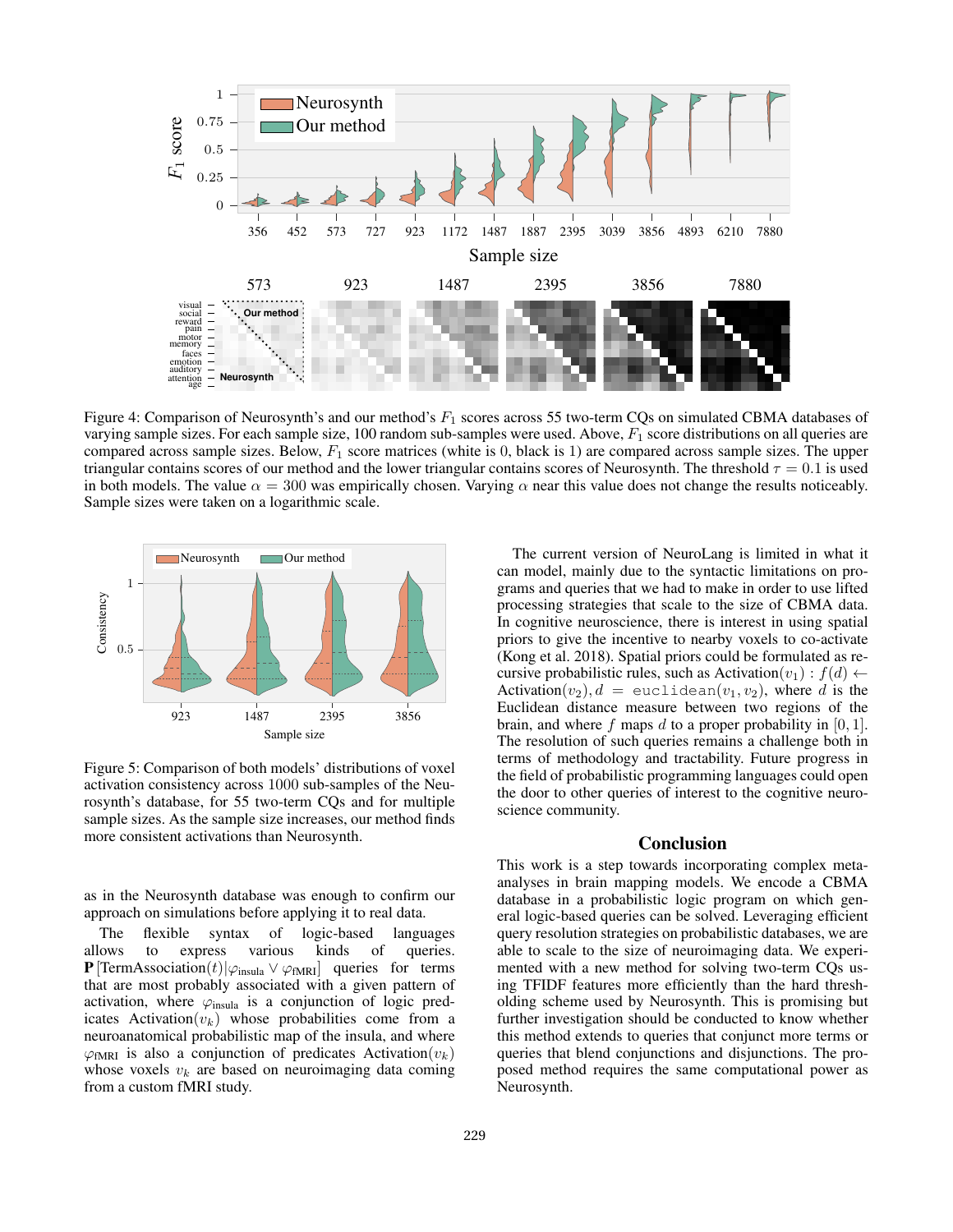# Acknowledgments

This work was funded by the ERC-2017-STG NeuroLang grant. We thank the AAAI-2021 reviewers and the senior program committee member for the quality and rigor of their comments on this work. We also thank the organisers of the conference for orchestrating the review of such a large number of submissions. We are grateful to some of our colleagues who shared insights on our work: Antonia Machlouzarides-Shalit, Hicham Janati, and Louis Rouillard-Odera.

### References

Abiteboul, S.; Hull, R.; and Vianu, V. 1995. *Foundations of databases*. Reading, Mass: Addison-Wesley. ISBN 978-0- 201-53771-0.

Amarilli, A.; Bourhis, P.; and Senellart, P. 2016. Tractable Lineages on Treelike Instances: Limits and Extensions. In *PODS (Principles of Database Systems)*, 355–370. San Francisco, United States. URL https://hal-imt.archivesouvertes.fr/hal-01336514.

Andrews-Hanna, J. R.; Smallwood, J.; and Spreng, R. N. 2014. The default network and self-generated thought: component processes, dynamic control, and clinical relevance: The brain's default network. *Annals of the New York Academy of Sciences* 1316(1): 29–52.

Botvinik-Nezer, R.; Holzmeister, F.; Camerer, C. F.; Dreber, A.; Huber, J.; Johannesson, M.; Kirchler, M.; Iwanir, R.; Mumford, J. A.; Adcock, R. A.; Avesani, P.; Baczkowski, B. M.; Bajracharya, A.; Bakst, L.; Ball, S.; Barilari, M.; Bault, N.; Beaton, D.; Beitner, J.; Benoit, R. G.; Berkers, R. M. W. J.; Bhanji, J. P.; Biswal, B. B.; Bobadilla-Suarez, S.; Bortolini, T.; Bottenhorn, K. L.; Bowring, A.; Braem, S.; Brooks, H. R.; Brudner, E. G.; Calderon, C. B.; Camilleri, J. A.; Castrellon, J. J.; Cecchetti, L.; Cieslik, E. C.; Cole, Z. J.; Collignon, O.; Cox, R. W.; Cunningham, W. A.; Czoschke, S.; Dadi, K.; Davis, C. P.; Luca, A. D.; Delgado, M. R.; Demetriou, L.; Dennison, J. B.; Di, X.; Dickie, E. W.; Dobryakova, E.; Donnat, C. L.; Dukart, J.; Duncan, N. W.; Durnez, J.; Eed, A.; Eickhoff, S. B.; Erhart, A.; Fontanesi, L.; Fricke, G. M.; Fu, S.; Galván, A.; Gau, R.; Genon, S.; Glatard, T.; Glerean, E.; Goeman, J. J.; Golowin, S. A. E.; González-García, C.; Gorgolewski, K. J.; Grady, C. L.; Green, M. A.; Guassi Moreira, J. F.; Guest, O.; Hakimi, S.; Hamilton, J. P.; Hancock, R.; Handjaras, G.; Harry, B. B.; Hawco, C.; Herholz, P.; Herman, G.; Heunis, S.; Hoffstaedter, F.; Hogeveen, J.; Holmes, S.; Hu, C.-P.; Huettel, S. A.; Hughes, M. E.; Iacovella, V.; Iordan, A. D.; Isager, P. M.; Isik, A. I.; Jahn, A.; Johnson, M. R.; Johnstone, T.; Joseph, M. J. E.; Juliano, A. C.; Kable, J. W.; Kassinopoulos, M.; Koba, C.; Kong, X.-Z.; Koscik, T. R.; Kucukboyaci, N. E.; Kuhl, B. A.; Kupek, S.; Laird, A. R.; Lamm, C.; Langner, R.; Lauharatanahirun, N.; Lee, H.; Lee, S.; Leemans, A.; Leo, A.; Lesage, E.; Li, F.; Li, M. Y. C.; Lim, P. C.; Lintz, E. N.; Liphardt, S. W.; Losecaat Vermeer, A. B.; Love, B. C.; Mack, M. L.; Malpica, N.; Marins, T.; Maumet, C.; McDonald, K.; McGuire, J. T.; Melero, H.; Méndez Leal, A. S.; Meyer, B.; Meyer, K. N.; Mihai, G.;

Mitsis, G. D.; Moll, J.; Nielson, D. M.; Nilsonne, G.; Notter, M. P.; Olivetti, E.; Onicas, A. I.; Papale, P.; Patil, K. R.; Peelle, J. E.; Pérez, A.; Pischedda, D.; Poline, J.-B.; Prystauka, Y.; Ray, S.; Reuter-Lorenz, P. A.; Reynolds, R. C.; Ricciardi, E.; Rieck, J. R.; Rodriguez-Thompson, A. M.; Romyn, A.; Salo, T.; Samanez-Larkin, G. R.; Sanz-Morales, E.; Schlichting, M. L.; Schultz, D. H.; Shen, Q.; Sheridan, M. A.; Silvers, J. A.; Skagerlund, K.; Smith, A.; Smith, D. V.; Sokol-Hessner, P.; Steinkamp, S. R.; Tashjian, S. M.; Thirion, B.; Thorp, J. N.; Tinghög, G.; Tisdall, L.; Tompson, S. H.; Toro-Serey, C.; Torre Tresols, J. J.; Tozzi, L.; Truong, V.; Turella, L.; van 't Veer, A. E.; Verguts, T.; Vettel, J. M.; Vijayarajah, S.; Vo, K.; Wall, M. B.; Weeda, W. D.; Weis, S.; White, D. J.; Wisniewski, D.; Xifra-Porxas, A.; Yearling, E. A.; Yoon, S.; Yuan, R.; Yuen, K. S. L.; Zhang, L.; Zhang, X.; Zosky, J. E.; Nichols, T. E.; Poldrack, R. A.; and Schonberg, T. 2020. Variability in the analysis of a single neuroimaging dataset by many teams. *Nature* 582(7810): 84–88. ISSN 1476-4687. doi:10.1038/s41586-020-2314-9. URL https://doi.org/10.1038/s41586-020-2314-9.

Braz, R. d. S.; Amir, E.; and Roth, D. 2005. Lifted First-Order Probabilistic Inference. In *IJCAI-05, Proceedings of the Nineteenth International Joint Conference on Artificial Intelligence, Edinburgh, Scotland, UK, July 30 - August 5, 2005*, 1319–1325. Professional Book Center.

Chang, L. J.; Yarkoni, T.; Khaw, M. W.; and Sanfey, A. G. 2013. Decoding the Role of the Insula in Human Cognition: Functional Parcellation and Large-Scale Reverse Inference. *Cerebral Cortex* 23(3): 739–749.

Cole, M. W.; Yarkoni, T.; Repovs, G.; Anticevic, A.; and Braver, T. S. 2012. Global Connectivity of Prefrontal Cortex Predicts Cognitive Control and Intelligence. *Journal of Neuroscience* 32(26): 8988–8999.

Dalvi, N.; and Suciu, D. 2012. The dichotomy of probabilistic inference for unions of conjunctive queries. *Journal of the ACM* 59(6): 1–87. Number: 6.

Darwiche, A. 2011. SDD: A New Canonical Representation of Propositional Knowledge Bases. In *Proceedings of the Twenty-Second International Joint Conference on Artificial Intelligence - Volume Volume Two*, IJCAI'11, 819–826. AAAI Press.

De Raedt, L.; and Kimmig, A. 2015. Probabilistic (logic) programming concepts. *Machine Learning* 100(1): 5–47.

Dockès, J.; Poldrack, R. A.; Primet, R.; Gözükan, H.; Yarkoni, T.; Suchanek, F.; Thirion, B.; and Varoquaux, G. 2020. NeuroQuery, comprehensive meta-analysis of human brain mapping. *eLife* 9: e53385.

Dries, A.; Kimmig, A.; Meert, W.; Renkens, J.; Van den Broeck, G.; Vlasselaer, J.; and De Raedt, L. 2015. ProbLog2: Probabilistic Logic Programming. In *Machine Learning and Knowledge Discovery in Databases*, volume 9286, 312–315. Cham: Springer International Publishing. Series Title: Lecture Notes in Computer Science.

Gorgolewski, K. J.; Varoquaux, G.; Rivera, G.; Schwarz, Y.; Ghosh, S. S.; Maumet, C.; Sochat, V. V.; Nichols, T. E.; Poldrack, R. A.; Poline, J.-B.; Yarkoni, T.; and Margulies, D. S.